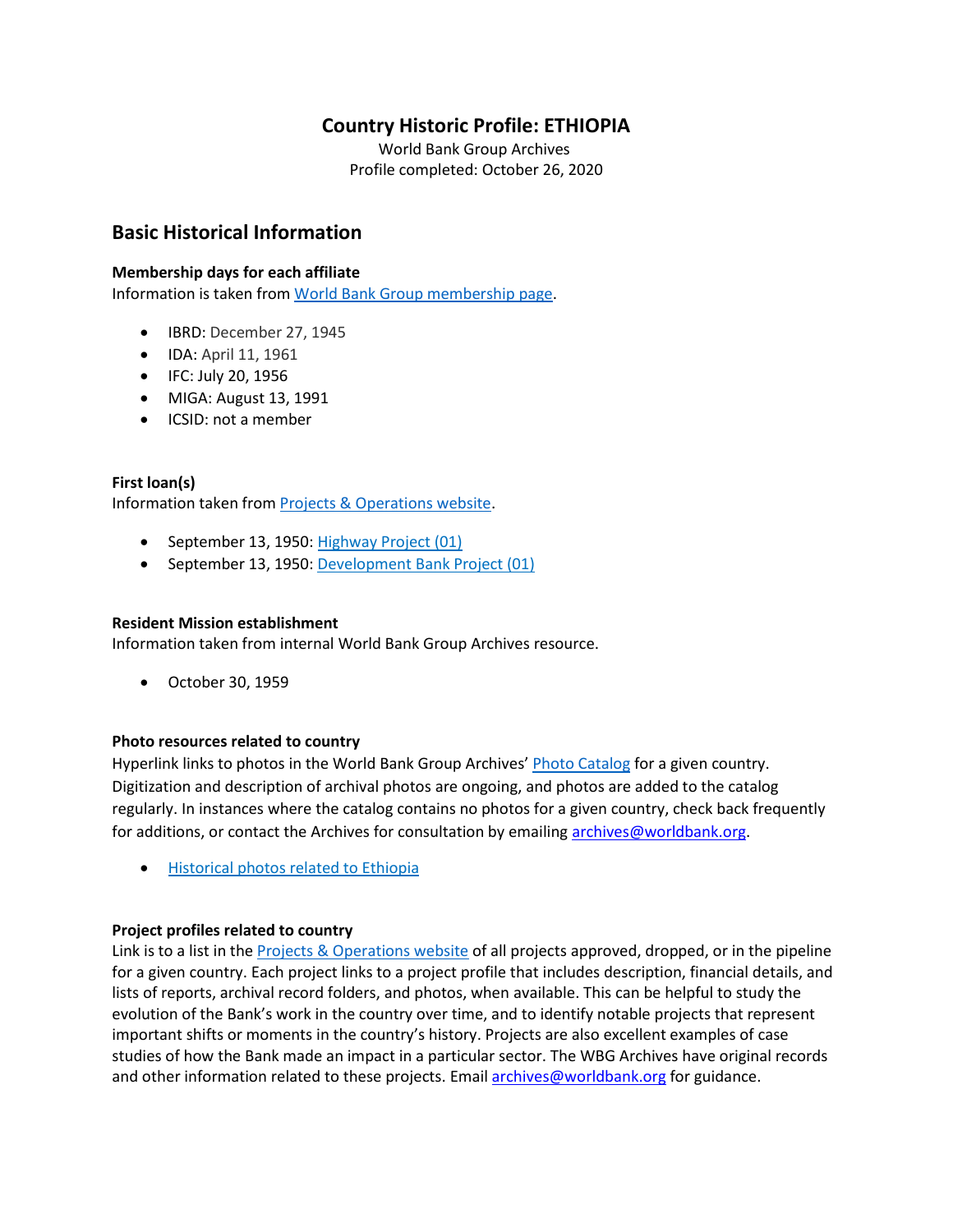• [Ethiopia project profiles in Projects & Operations](https://projects.worldbank.org/en/projects-operations/projects-list?countrycode_exact=ET)

#### **Description of operational records in Archives Holdings**

Archival records relating to Bank operations are described according to the ISAD(g) standard and are accessible in our [Archives Holdings catalog.](https://archivesholdings.worldbank.org/) Descriptions include lengthy organizational histories of the regional vice presidency responsible for operations in that region and a description of records created and transferred to the Archives by that vice presidency. The descriptions in the catalog can be helpful to understand the organizational context of Bank work, and to understand more about the content of the records in the Archives.

• [Records of the Africa Regional Vice Presidency](https://archivesholdings.worldbank.org/records-of-africa-regional-vice-presidency)

#### **Chronology events**

Events have been selected from the Archivists' Chronology, an 800+ page resource compiled by Bank Group archivists over the course of the institution's history. Events chosen include important firsts, milestones and other events that evidence the country's development history and/or its relationship with the World Bank Group. The Archivists' Chronology is accessible on [this page.](https://www.worldbank.org/en/about/archives/history/timeline) This list of events can be helpful to determine if you'd like to dig deeper into any moments in the country's history of engagement with the Bank. The WBG Archives may have original records and other information about these events. Email [archives@worldbank.org](mailto:archives@worldbank.org) for guidance.

**Bretton Woods Conference; Representatives of Ethiopia Attend**

July 1-22, 1944

**IBRD Articles of Agreement Signed by Ethiopia** December 27, 1945

**First Bank Mission to Ethiopia** March 23, 1950

**First Funding for Ethiopia: Highway Project** September 13, 1950

**First Development Bank Loan** September 13, 1950

#### **President Black's Seven-Week Trip to Middle East Announced, Including Ethiopia**  February 12, 1953

**IFC Articles of Agreement Signed by Ethiopia** July 20, 1956

**Resident Mission in Ethiopia Established** October 30, 1959

**IDA Articles of Agreement Signed by Ethiopia**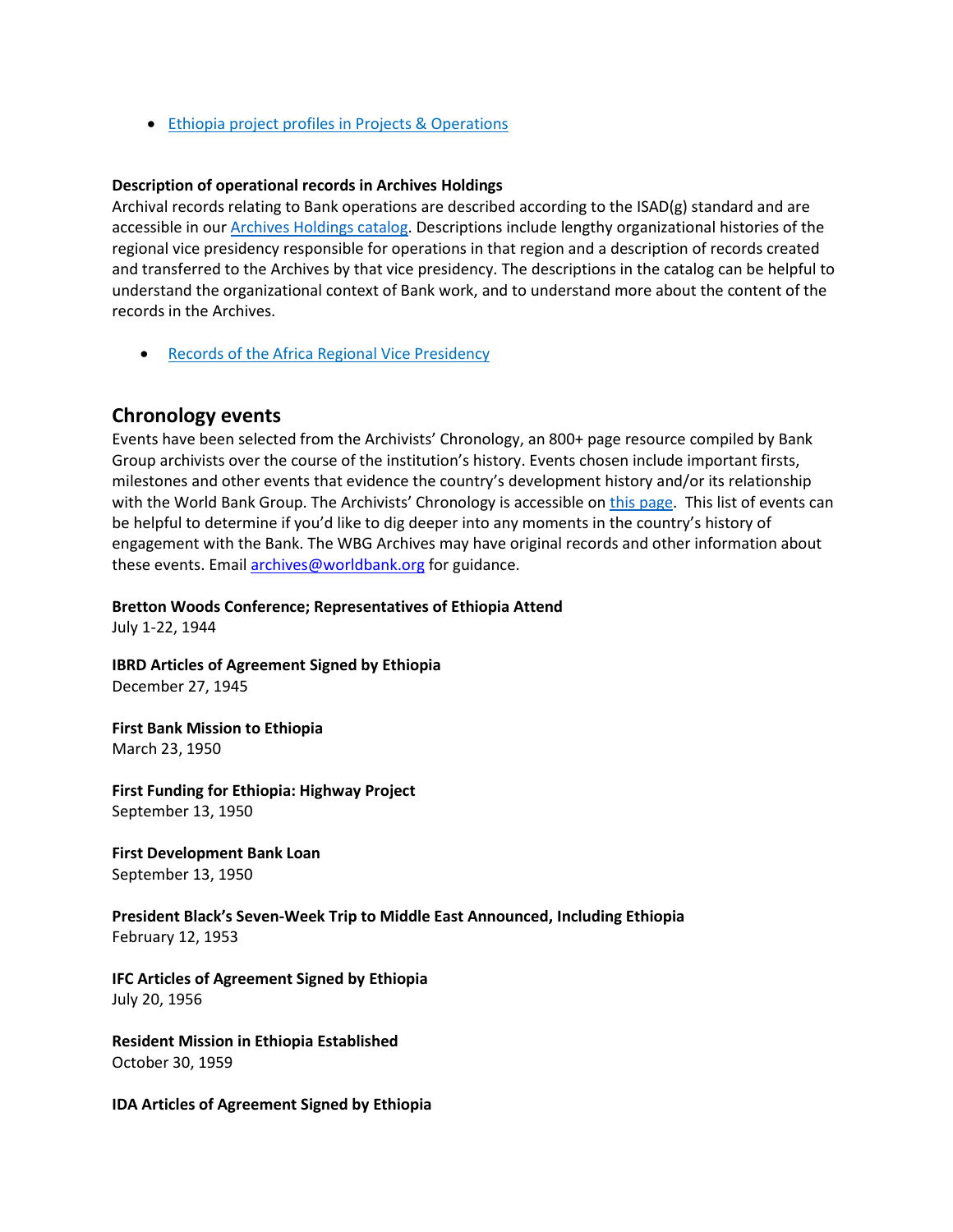April 11, 1961

**The First Meeting of the Consultative Group for Ethiopia** May 11, 1971

**The Design of Rural Development: Lessons from Africa Published; Study Includes Ethiopia**  October 28, 1975

**MIGA Articles of Agreement Signed by Ethiopia** August 13, 1991

**Vice President Callisto Madavo Arrives in Addis Ababa, Ethiopia for the First Bank-Sponsored Consultative Group Meeting Held in Africa** December 9, 1996

**President Wolfensohn Visits Ethiopia, the First Visit by a Bank President to Ethiopia Since 1953** January 24, 1998

**Ethiopia Eligible for the Heavily Indebted Poor Countries (HIPC) Initiative** November 12, 2001

**AIDS Project in Ethiopia**

September 21, 2004

## **World Bank Group Timeline Events**

Events are selected from the [World Bank Group Timeline.](https://timeline.worldbank.org/#event-bretton-woods-conference-begins) The Timeline is an online platform created by the Archives designed to highlight the important events in the Bank Group's history and to illuminate those events through a variety of archival records, photos, video and audio clips, oral history transcripts, reports, and more.

[IDA approves five projects designed to assist cash crop production in FY70](https://timeline.worldbank.org/?field_timeline_target_id=All&combine=Ethiopia#event-ida-approves-five-projects-designed-to-assist-cash-crop-production-in-fy70) June 30, 1970

[IDA presents \\$1.88 billion Horn of Africa Drought Response Plan](https://timeline.worldbank.org/?field_timeline_target_id=All&combine=Ethiopia#event-ida-presents-188-billion-horn-of-africa-drought-response-plan) September 15, 2011

## **Early Country Economic Reports**

Reports have been selected from the [Documents & Reports website,](https://documents.worldbank.org/) a database of publicly available World Bank Group authored reports and publications dating to the opening of the Bank in 1946. Country economic reports selected here are, in many cases, some of the earliest economic studies ever published on Bank member countries. Reports discussing the whole economy of a country, rather than individual sectors, are prioritized in this list.

| Ethiopia - Preliminary background report | January 1, 1948  |
|------------------------------------------|------------------|
| Ethiopia - A preliminary economic survey | February 1, 1950 |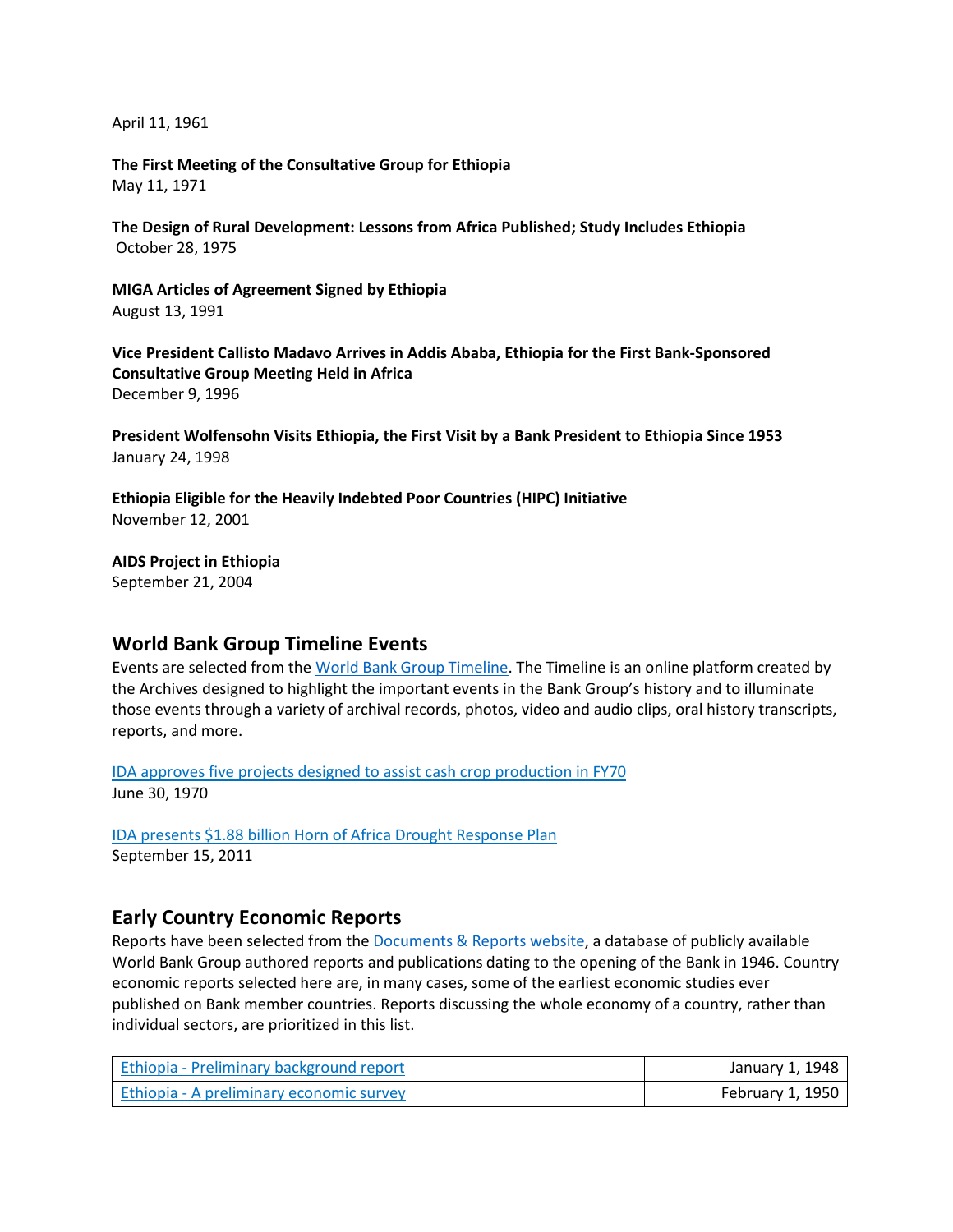| <b>Ethiopia - Current economic position and prospects</b>                        | September 30, 1954 |
|----------------------------------------------------------------------------------|--------------------|
| <b>Ethiopia - Current economic position and prospects</b>                        | April 30, 1957     |
| Ethiopia - Current economic position and prospects                               | June 30, 1960      |
| <b>Ethiopia - Current economic position and prospects</b>                        | November 30, 1961  |
| Ethiopia - The economy (Vol. 2): Appendices                                      | September 30, 1963 |
| Ethiopia - The economy: Main report                                              | September 30, 1963 |
| Ethiopia - Current economic position and prospects                               | October 31, 1965   |
| Ethiopia - The economy: Main report                                              | August 31, 1967    |
| Ethiopia - The economy (Vol. 5): Organization for planning and                   | August 31, 1967    |
| development                                                                      |                    |
| Ethiopia - The economy (Vol. 2): Agriculture                                     | August 31, 1967    |
| Ethiopia - The economy (Vol. 4): Tax policy for development                      | August 31, 1967    |
| Ethiopia - The economy (Vol. 3): Tax policy for development                      | August 31, 1967    |
| Ethiopia - Economic growth and prospects: Main report                            | September 22, 1970 |
| Ethiopia - Economic growth and prospects (Vol. 4): Annex 7, 8                    | September 22, 1970 |
| Ethiopia - Economic growth and prospects (Vol. 5): Annex 9                       | September 22, 1970 |
| Ethiopia - Economic growth and prospects (Vol. 3): Annex 4, 5, 6                 | September 22, 1970 |
| Ethiopia - Economic growth and prospects (Vol. 2): Annex 1, 2, 3                 | September 22, 1970 |
| Ethiopia - Current position and prospects                                        | November 18, 1971  |
| Ethiopia - Recent economic performance and future prospects: Main                | June 15, 1973      |
| report                                                                           |                    |
| Ethiopia - Economic development and current prospects: Development               | December 1, 1975   |
| policy issues                                                                    |                    |
| Ethiopia - Economic memorandum                                                   | September 30, 1977 |
| Ethiopia - Economic memorandum                                                   | April 30, 1980     |
| Ethiopia - Economic memorandum                                                   | December 31, 1981  |
| Ethiopia - Recent economic developments and future prospects (Vol. 2):           | May 31, 1984       |
| Part 2: chapters 5 to 8                                                          |                    |
| Ethiopia - Recent economic developments and future prospects: Part 1 -           | May 31, 1984       |
| chapters 1 to 4                                                                  |                    |
| Ethiopia - Recent economic developments and prospects for recovery and<br>growth | February 28, 1987  |
| Ethiopia - Economy in the 1980s and framework for accelerated growth             | March 14, 1990     |
|                                                                                  |                    |
| <b>Ethiopia - Toward poverty alleviation and a social action program</b>         | June 28, 1993      |

# **Country Assistance Strategies**

List is based on a similar list compiled by World Bank's Secretary's staff. Introduced in 1990 and replaced by the Country Partnership Framework (CPF) in 2014, the CAS is an overview of each borrowing country's current economic situation and contains a discussion of its development challenges, prospects, and project-planning. CASs were often initially published as part of project documents but later on were published as standalone documents.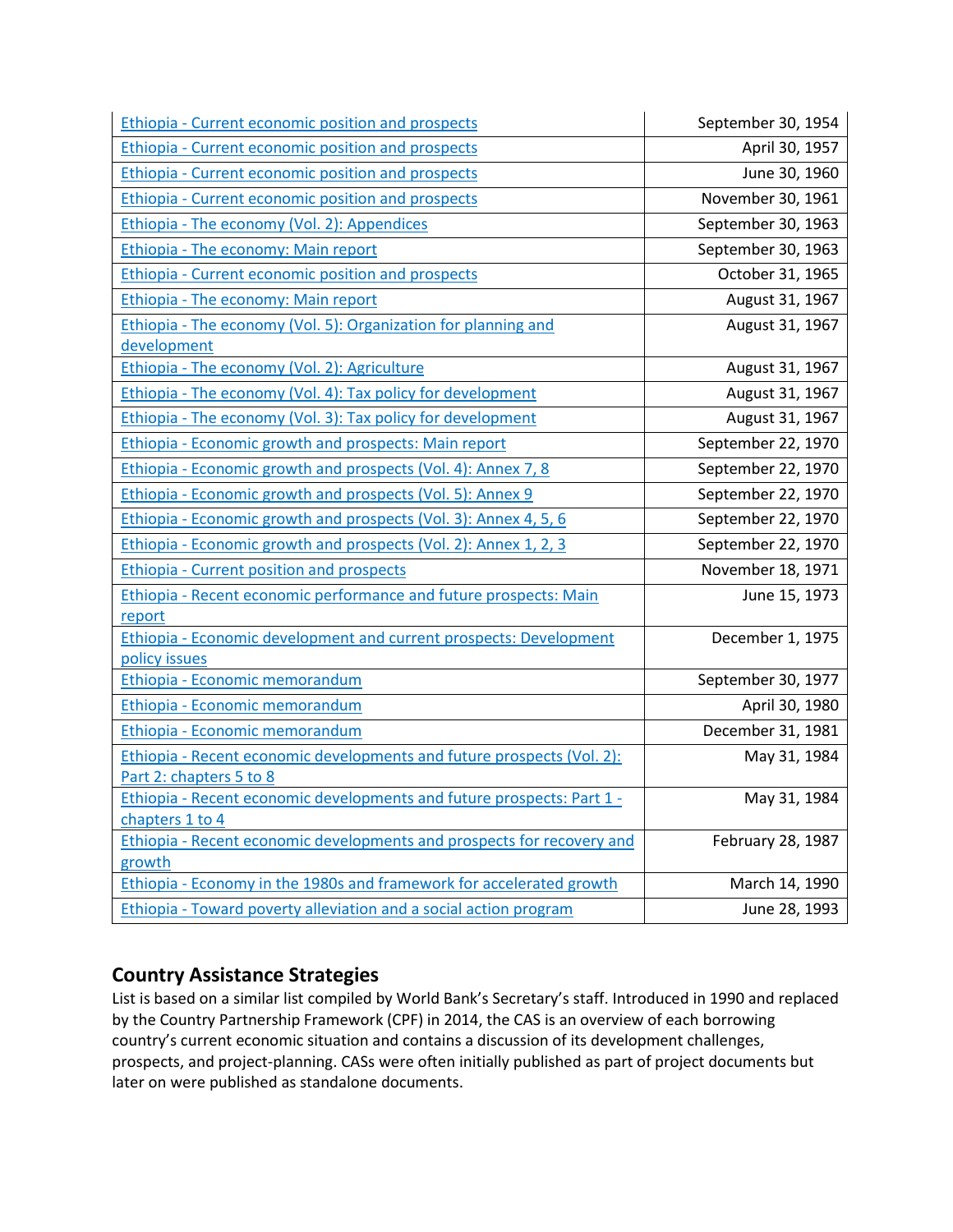| <b>Country Strategies Included within Project Documents</b>                 |                    |
|-----------------------------------------------------------------------------|--------------------|
| <b>Ethiopia - Road Rehabilitation Project</b>                               | October 29, 1992   |
| Ethiopia - Structural Adjustment Credit Project                             | May 27, 1993       |
| Ethiopia - Calub Gas Development Project                                    | February 18, 1994  |
| Ethiopia - National Fertilizer Sector Project                               | April 24, 1995     |
| <b>Stand-Alone Country Strategies</b>                                       |                    |
| <b>Ethiopia - Country Assistance Strategy</b>                               | August 19, 1997    |
| Ethiopia - Country assistance strategy: Interim support strategy            | November 9, 2000   |
| Ethiopia - Country assistance strategy                                      | March 24, 2003     |
| <b>Ethiopia - Country Assistance Strategy Progress Report</b>               | August 25, 2004    |
| <b>Ethiopia - Interim Country Assistance Strategy</b>                       | May 1, 2006        |
| Regional integration assistance strategy for Sub-Saharan Africa             | March 18, 2008     |
| <b>Ethiopia - Country assistance strategy</b>                               | April 2, 2008      |
| Ethiopia - Country assistance strategy progress report                      | September 28, 2010 |
| Ethiopia - Country partnership strategy (FY2013-FY2016)                     | August 29, 2012    |
| Ethiopia - Country partnership strategy progress report for the period FY12 |                    |
| to FY16                                                                     | October 17, 2014   |
| Ethiopia - Country partnership framework for the period FY18 - FY22         | May 22, 2017       |

# **Staff Newsletters**

Resources have been selected from the World Bank Group's [Documents & Reports website.](https://documents.worldbank.org/) The World Bank has produced a staff newsletter since 1947. The publication has changed its name twice: from International Bank Notes to Bank Notes in 1971 and then to Bank's World in 1982. The newsletter moved online in 2000 and physical publication ceased. In addition to offering news relating to Bank operations and country development, the newsletters were intended to foster a sense of community among staff by highlighting social events, marriages and births, arrival of new staff, recreational events, favorite cooking recipes submitted by staff, and features on different aspects of staff's home country and culture.

| International Bank Notes -- Vol. 14, Iss. 3 | March 1, 1960   | "Tenasteling!"              |
|---------------------------------------------|-----------------|-----------------------------|
| Bank's World -- Vol. 9, Iss. 1              | January 1, 1990 | "Travels to a Fragile Land" |
| Bank's World -- Vol. 12, Iss. 5             | May 1, 1993     | "A Village in Tigray"       |

# **Oral histories**

Oral histories are selected from the World Bank Group Archives' [Oral History website.](https://oralhistory.worldbank.org/) The site contains transcripts of oral history interviews with departed staff and, in lesser number, Executive Directors and other individuals affiliated with or impacted by the World Bank Group. Interviews were conducted as part of an ongoing effort by the Archives to collect the personal stories and reflections of Bank Group staff. A portion of the interviews were conducted as research for publications. Each transcript provides a valuable first-person account of Bank activities and decision-making from the very beginning of its operations.

| Orvis Schmidt | 1961<br>July 10, |
|---------------|------------------|
|---------------|------------------|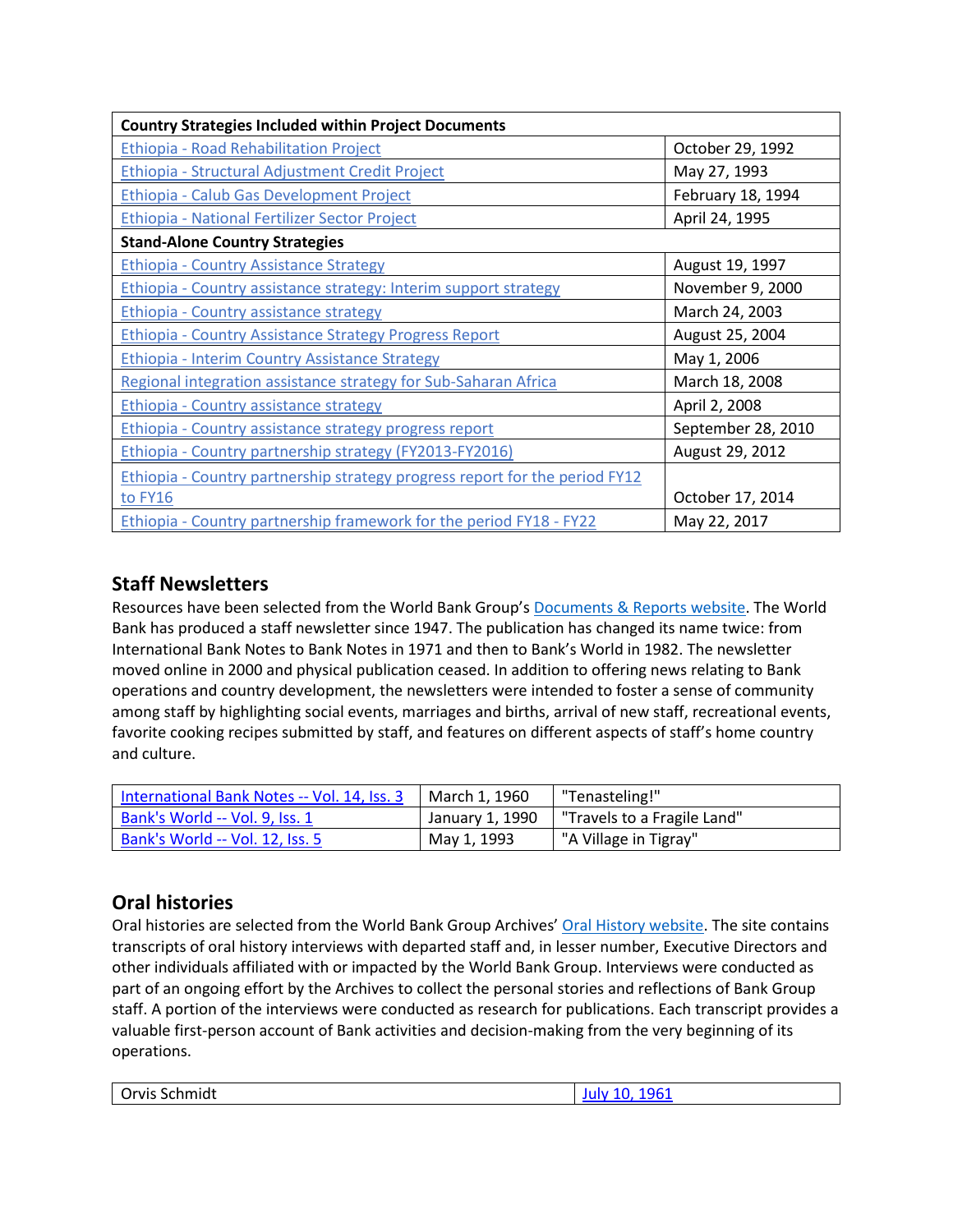| William            | 1986                                               |  |
|--------------------|----------------------------------------------------|--|
| Diamond            | and $U$                                            |  |
| William<br>Diamond | 1991<br>$\pi$ 23 and November 1.<br><b>October</b> |  |

## **Online exhibits**

Online exhibits are authored by World Bank Group staff and are accessible on both the Archives' [external site](https://www.worldbank.org/en/about/archives/history/exhibits) and as a [series of older exhibits](https://documents.worldbank.org/en/publication/documents-reports/documentlist?colti=World%20Bank%20Group%20Archives%20exhibit%20series) in the Documents & Reports website. Exhibits focus on notable personalities and accomplishments in the Bank Group's history.

None.

# **Executive Directors**

The list is based on the World Bank Group [Board of Directors website.](https://worldbankgroup.sharepoint.com/sites/wbsites/ExecutiveBoard/Pages/pc/About-the-Boards-05222019-155532/List-of-Executi-05222019-155839.aspx) The country following the name of each ED indicates their nationality.

| VARVARESSOS, K., (Greece)                           | May 7, 1946      | October 31, 1948 |
|-----------------------------------------------------|------------------|------------------|
| ONARAN, Mekin H. (Turkey)                           | November 1, 1948 | October 31, 1950 |
| SELEK, Cabir (Turkey)                               | December 6, 1950 | October 31, 1952 |
| SHOAIB, Mohamed, (Pakistan)                         | November 1, 1952 | October 31, 1958 |
| SHOAIB, Mohamed, (Pakistan)                         | November 1, 1958 | October 31, 1960 |
| SHOAIB, Mohamed, (Pakistan)                         | November 1, 1960 | October 31, 1962 |
| SHOAIB, Mohamed, (Pakistan)                         | November 1, 1962 | January 28, 1963 |
| MIRZA, Mumtaz, (Pakistan)                           | March 1, 1963    | October 31, 1964 |
| GARBA, John M., (Nigeria)                           | November 1, 1964 | October 31, 1966 |
| COLEMAN, S. Othello, (Liberia)                      | November 1, 1966 | October 31, 1968 |
| KAHANGI, Christopher, (Tanzania)                    | November 1, 1968 | October 31, 1970 |
| BIHUTE, Donatien, (Burundi)                         | November 1, 1970 | October 31, 1972 |
| DEMEKSA, Bulcha, (Ethiopia)                         | November 1, 1972 | October 31, 1974 |
| MEKKI, Ismael El Misbah (Sudan)                     | November 1, 1974 | October 31, 1976 |
| THAHANE, Timothy T., (Lesotho)                      | November 1, 1976 | October 31, 1978 |
| MADINGA, A. H., (Malawi)                            | November 1, 1978 | October 31, 1980 |
| ABDULAI, Y.S.M. (Nigeria)                           | November 1, 1980 | October 31, 1982 |
| SMITH, William (Liberia)                            | November 1, 1982 | October 31, 1984 |
| GIRUKWIGOMBA, Astere (Burundi)                      | November 1, 1984 | October 31, 1986 |
| JEMBERE, Mitiku (Ethiopia)                          | November 1, 1986 | October 31, 1988 |
| FUNNA, J. S. A. (Sierra Leone)                      | November 1, 1988 | October 31, 1990 |
| LANGLEY, Jabez A., (Gambia)                         | November 1, 1990 | October 31, 1992 |
| MATAMBO, O.K. (Botswana)                            | November 1, 1992 | October 31, 1994 |
| MAPONDO, Harry M., (Malawi)                         | November 1, 1994 | June 30, 1995    |
| MSEKA, Leonard K. (Malawi)                          | July 1, 1995     | October 31, 1996 |
| CARVALHO, Joaquim R., (also: de CARVALHO, Joaquim), | November 1, 1996 | October 31, 1998 |
| (Mozambique)                                        |                  |                  |
| GAOSEB, Godfrey (Namibia)                           | November 1, 1998 | October 31, 2000 |
| KASEKENDE, Louis A. (Uganda)                        | November 1, 2002 | October 31, 2004 |
| MCINTOSH, Toga Gayewea, (Liberia)                   | November 1, 2008 | October 31, 2010 |
| TAHA, Hassan Ahmed (Sudan)                          | November 1, 2010 | October 31, 2012 |